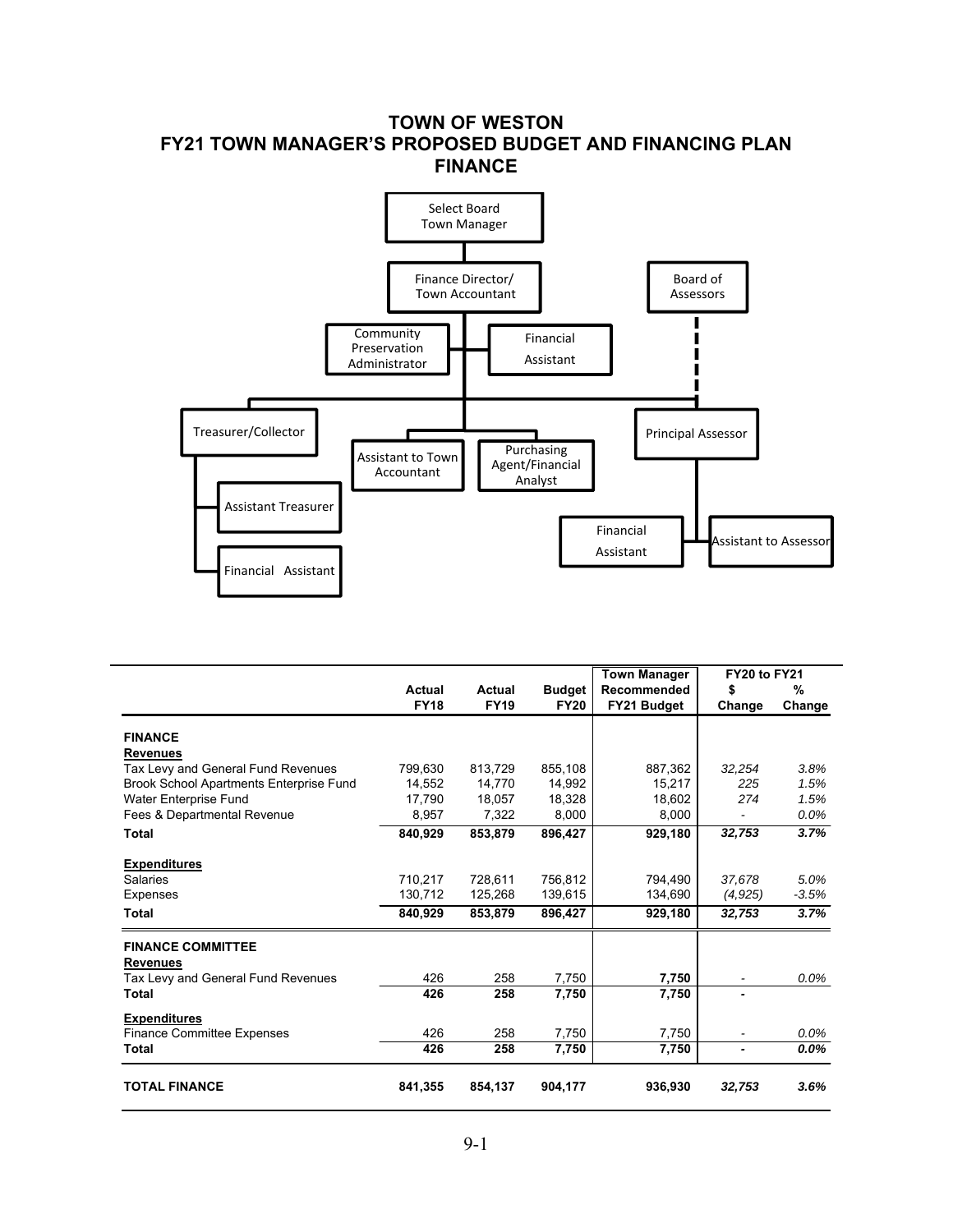### **FINANCE: Finance Director/ Town Accountant**

#### **Description of Services**

The Finance Director/Town Accountant is responsible for the management and supervision of the Finance Department (Accounting Office, Assessing Office, Treasurer/Collector's Office), as well as the administrative office of the Community Preservation Administrator. Oversight of the Assessing Office is shared with an elected board. In addition, the Finance Director coordinates payroll processing working with the Assistant Town Manager/ Human Resource Director, oversees risk management and assists the Town Manager in the annual budget development process and other projects.

The Town Accountant's Office is part of the Finance Department and maintains all financial records for the Town. Town and School accounts payable are processed through this office, the Town's fixed assets are tracked, and filings of quarterly federal and state payroll returns and W-2 form are prepared. This office is responsible for monitoring compliance with all Town contracts and the Town purchase order system.

#### **FY21 Departmental Goals**

- 1. Work with Assessor and Treasurer/Collector to efficiently update processes and streamline workflow in the Finance Department.
- 2. Use performance measurements throughout the Finance Department and work toward a strategic financial planning model for all Town departmental operating and capital budgets.
- 3. Work with the Town Manager to efficiently build upon the budget presentation process.
- 4. Work with Town Manager, Select Board and Finance Committee to ensure financial policies are relevant and adhered to.
- 5. Review & update internal controls across departments to align with best accounting practices.
- 6. Enhance the purchase order workflow process across municipal departments and update and reorganize the Chart of Accounts.
- 7. Utilize document management systems to more efficiently file and retrieve accounting documents.

| <b>Staffing Levels</b>             | <b>FY18</b>   | <b>FY19</b>   | <b>FY20</b>   | <b>FY21</b> |
|------------------------------------|---------------|---------------|---------------|-------------|
|                                    | <b>Funded</b> | <b>Funded</b> | <b>Funded</b> | Recommended |
| Finance Director/Town Accountant   |               |               |               |             |
| <b>Financial Assistant</b>         |               |               |               |             |
| Financial Analyst                  |               |               |               |             |
| Assistant to Town Accountant       |               |               |               |             |
| Purchasing Agent/Financial Analyst |               |               |               |             |
| <b>Total FTE</b>                   |               |               |               |             |

#### **Budget Recommendations**

Level Services: This is a level service budget

New Requests Recommended by Town Manager: None requested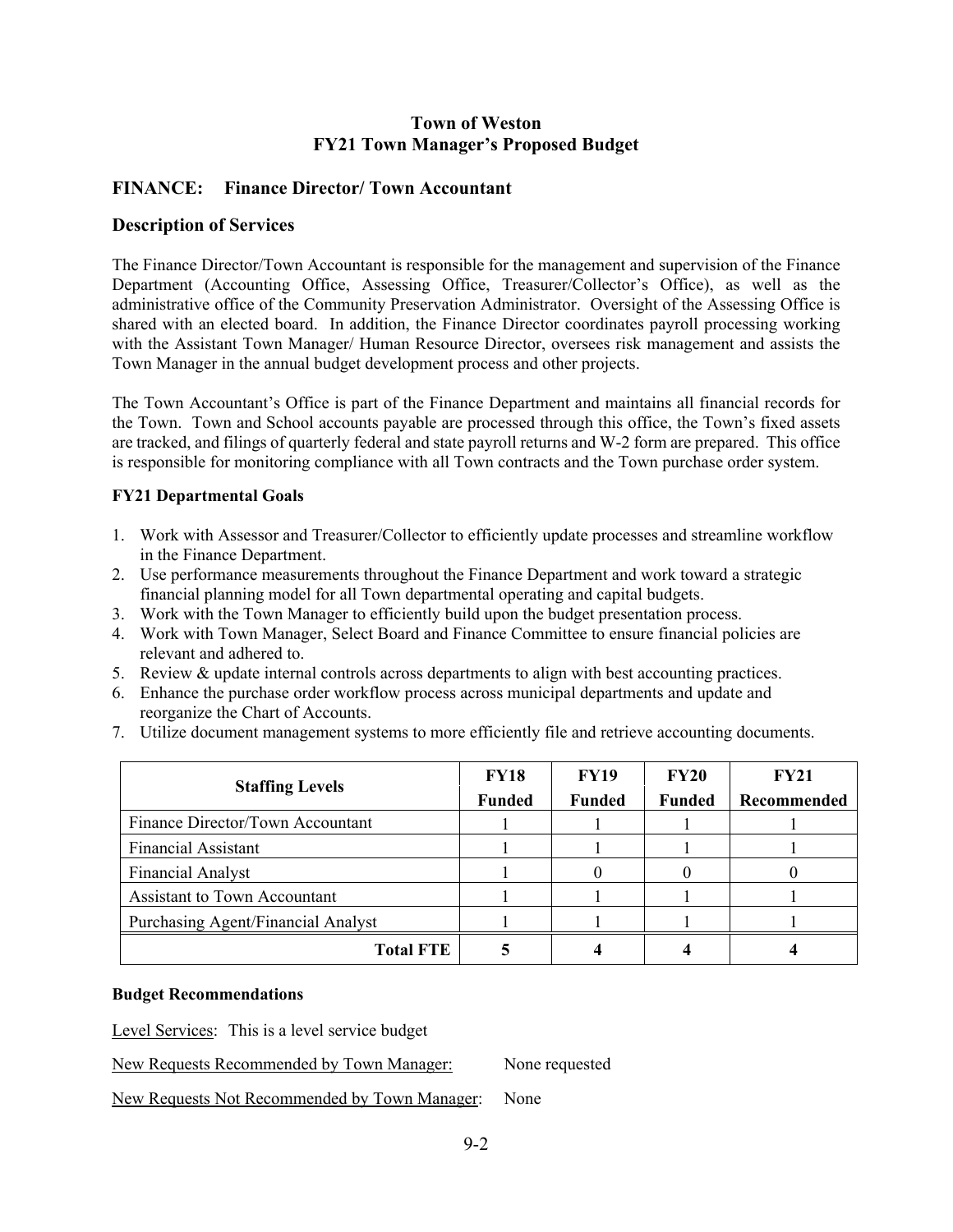|                                    |               |               |               |               |                 | <b>TOWN MANAGER'S</b> |                          |              |              |               |
|------------------------------------|---------------|---------------|---------------|---------------|-----------------|-----------------------|--------------------------|--------------|--------------|---------------|
|                                    |               |               |               |               |                 |                       | <b>RECOMMENDATION</b>    |              | FY20 to FY21 |               |
|                                    | <b>ACTUAL</b> | <b>BUDGET</b> | <b>ACTUAL</b> | <b>BUDGET</b> | <b>DEPT REQ</b> | <b>LEVEL</b>          | <b>NEW</b>               |              | S            | $\frac{0}{0}$ |
| <b>FINANCE</b>                     | <b>FY18</b>   | <b>FY19</b>   | <b>FY19</b>   | <b>FY20</b>   | <b>FY21</b>     | <b>SERVICE</b>        | <b>REQ</b>               | <b>TOTAL</b> |              | Change Change |
| <b>Finance</b>                     |               |               |               |               |                 |                       |                          |              |              |               |
| <b>Salaries</b>                    | 279,919       | 297,782       | 298,801       | 300,118       | 318,024         | 318,024               |                          | 318,024      | 17,906       | 6.0%          |
| Parking Clerk                      | 499           | 500           | 499           | 500           | 800             | 800                   |                          | 800          | 300          | 60.0%         |
| <b>Sub-total Personal Services</b> | 280,418       | 298,282       | 299,300       | 300,618       | 318,824         | 318,824               | ٠                        | 318,824      | 18,206       | 6.1%          |
| <b>Finance Expenses</b>            |               |               |               |               |                 |                       |                          |              |              |               |
| Professional & Consulting          | 3,000         | 3,000         | 3,000         | 8,500         | 3,000           | 3,000                 |                          | 3,000        | (5,500)      | $-64.7%$      |
| Office Supplies                    | 563           | 1,600         | 518           | 1,600         | 1,500           | 1,500                 | $\overline{\phantom{a}}$ | 1,500        | (100)        | $-6.3%$       |
| In-State Travel                    | 620           | 775           | 470           | 775           | 775             | 775                   |                          | 775          |              | 0.0%          |
| Dues/Memberships                   | 440           | 1,140         | 720           | 1,140         | 1,140           | 1,140                 | -                        | 1,140        |              | 0.0%          |
| Conferences                        | 4,254         | 5,600         | 3,094         | 5,600         | 5,600           | 5,600                 | $\overline{\phantom{0}}$ | 5,600        |              | 0.0%          |
| All Other Expenses                 | 425           | 800           | 425           | 800           | 600             | 600                   |                          | 600          | (200)        | $-25.0%$      |
| Parking Clerk Expenses             | 400           | 500           | 545           | 500           | 600             | 600                   |                          | 600          | 100          | 20.0%         |
| <b>Sub-total Expenses</b>          | 9,702         | 13,415        | 8,772         | 18,915        | 13,215          | 13,215                | ٠                        | 13,215       | (5,700)      | $-30.1%$      |
| <b>Town Accountant Expenses</b>    |               |               |               |               |                 |                       |                          |              |              |               |
| Audit                              | 39,000        | 39.000        | 39,000        | 39,000        | 39.000          | 39.000                | $\overline{\phantom{0}}$ | 39,000       |              | $0.0\%$       |
| Forms                              | 518           | 1,400         | 1,334         | 1,400         | 2,400           | 2,400                 |                          | 2,400        | 1,000        | 71.4%         |
| <b>Sub-total Expenses</b>          | 39,518        | 40,400        | 40,334        | 40,400        | 41,400          | 41,400                | ٠                        | 41,400       | 1,000        | 2.5%          |
| <b>Total Finance</b>               | 329,638       | 352,097       | 348,405       | 359,933       | 373,439         | 373,439               |                          | 373,439      | 13,506       | 3.8%          |

 $\overline{\phantom{a}}$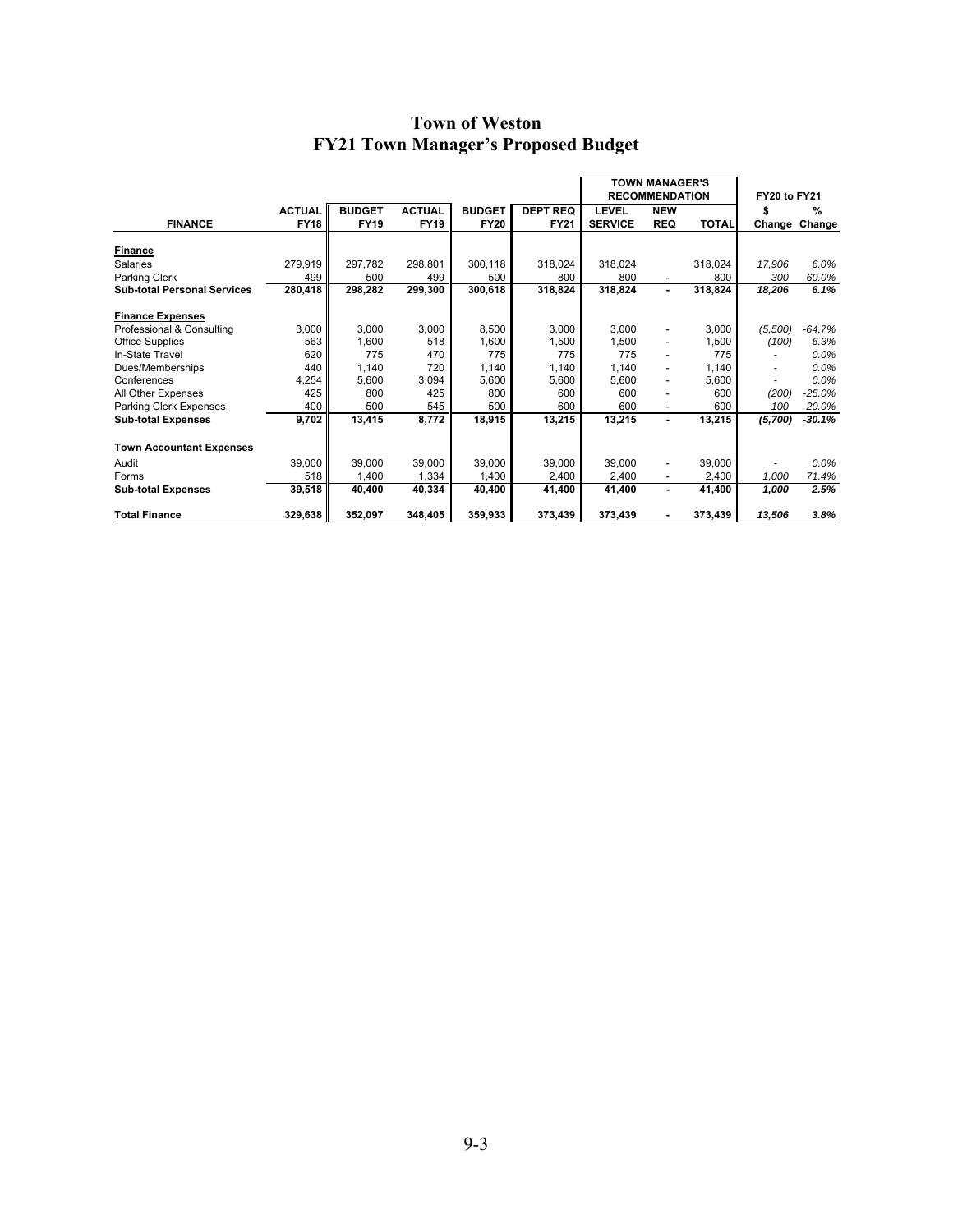### **FINANCE: Finance Committee**

#### **Description of Services**

The Weston Finance Committee is comprised of nine members, appointed by the Moderator. Members serve three-year overlapping terms. The role of the Finance Committee is to confer with the Select Board and other Town officials on all financial matters and to make recommendations to Town Meeting and the voters concerning the Town's financial position and proposed expenditures.

#### **Staffing Levels**

Volunteer Committee supported by Finance Director and Town Manager

#### **Budget Recommendations**

Level Services: The Finance Committee has requested funds to do several mailings to residents.

New Requests Recommended by Town Manager: None requested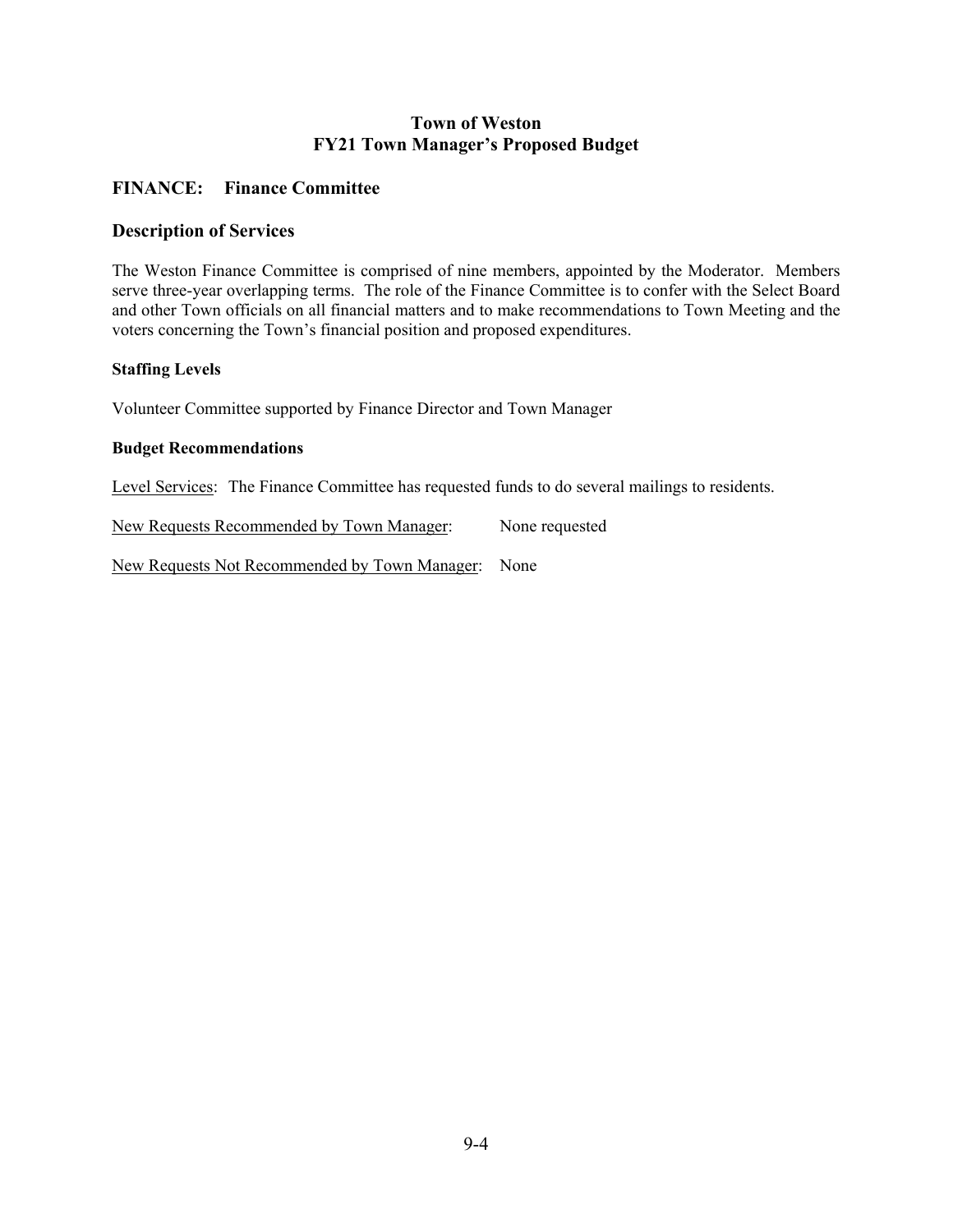|                                |               |               |               |               |                 | <b>RECOMMENDATION</b> | <b>TOWN MANAGER'S</b> | FY20 to FY21 |        |         |
|--------------------------------|---------------|---------------|---------------|---------------|-----------------|-----------------------|-----------------------|--------------|--------|---------|
|                                | <b>ACTUAL</b> | <b>BUDGET</b> | <b>ACTUAL</b> | <b>BUDGET</b> | <b>DEPT REQ</b> | LEVEL                 | <b>NEW</b>            |              |        | %       |
| <b>FINANCE</b>                 | <b>FY18</b>   | <b>FY19</b>   | <b>FY19</b>   | <b>FY20</b>   | <b>FY21</b>     | <b>SERVICE</b>        | <b>REQ</b>            | <b>TOTAL</b> | Change | Change  |
|                                |               |               |               |               |                 |                       |                       |              |        |         |
| <b>Finance Committee</b>       |               |               |               |               |                 |                       |                       |              |        |         |
| Dues                           | 210           | 250           | 210           | 250           | 250             | 250                   |                       | 250          |        | $0.0\%$ |
| All Other                      | 216           | 7.500         | 48            | 7.500         | .500            | 7.500                 |                       | 7.500        |        | 0.0%    |
| <b>Total Finance Committee</b> | 426           | 7.750         | 258           | 7.750         | 7,750           | 7.750                 |                       | 7.750        | -      | $0.0\%$ |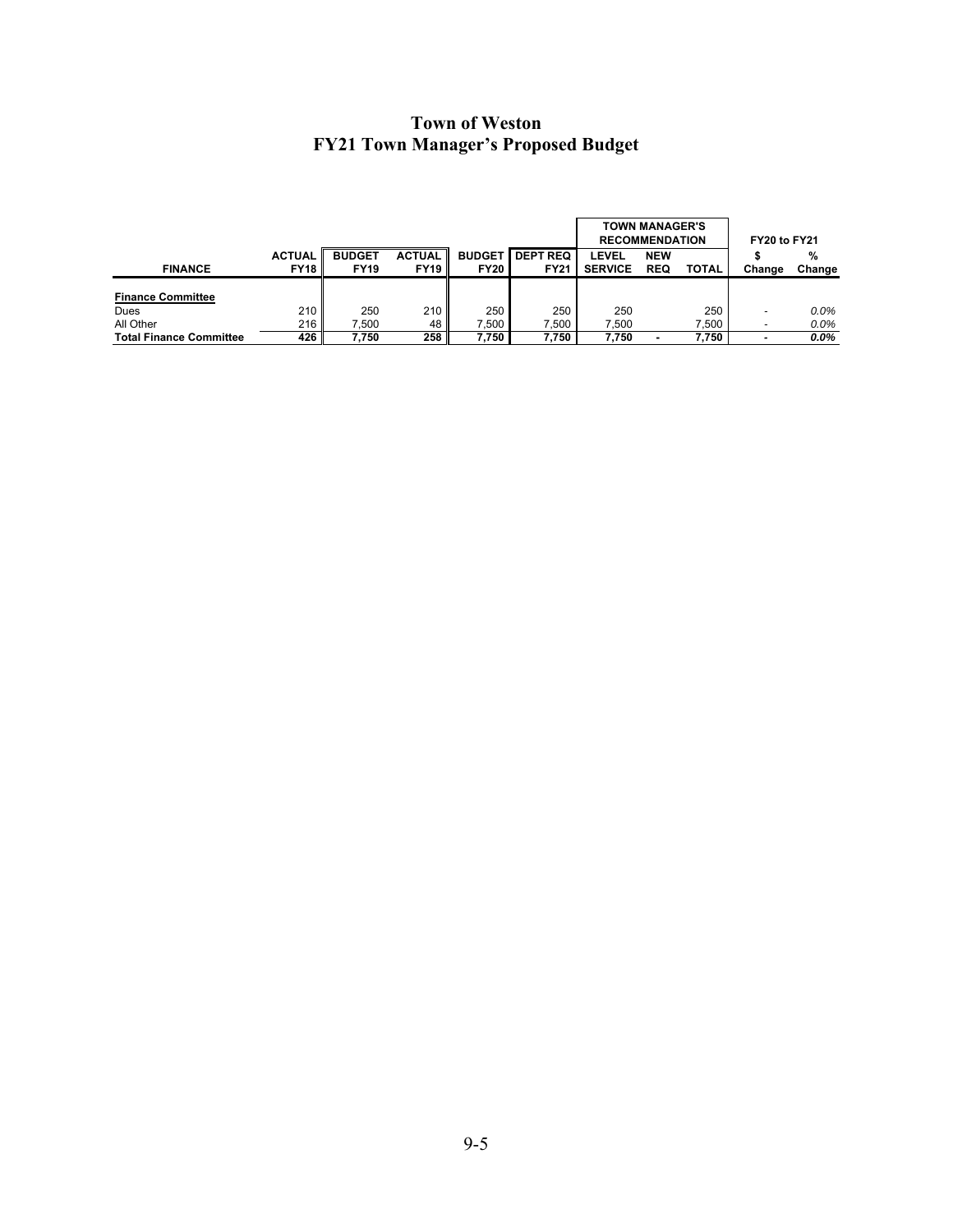### **FINANCE: Finance Department – Board of Assessors**

#### **Description of Services**

The Weston Board of Assessors is a five member elected Board. The Board of Assessors has direct supervision of this office for assessing, valuation and related matters. The Finance Director/Town Accountant has supervisory responsibility for personnel, staffing and budgetary issues.

The Board of Assessors is responsible for determining the value of all real and personal property in Weston annually as required by the Department of Revenue. The office maintains a complete listing of current property assessments and in conjunction with the Treasurer's office administers all automobile excise accounts and abatements. Fiscal Year 2021 represents an interim revaluation year of all real and personal property accounts. The next state certification year is Fiscal Year 2024. The office is engaged in community outreach initiatives, providing several mailers to inform property owners of all statutory real estate exemptions, inform seniors of the opportunities for deferral of their property taxes, community preservation act exemptions, and all real estate abatements.

#### **FY21 Departmental Goals**

- 1. Start and Complete the Interim Year 2021 Reassessment of all Real and Personal Property for timely completion in November 2020 in compliance with DOR standards.
- 2. Continue the cyclical inspection and data recollection of all Real and Personal properties as required by DOR on a systematic basis. Additionally, office staff will follow-up with those property owners who have not complied with physical on-site inspections.
- 3. Improve public understanding of the property tax by adding to the website and updating Westonspecific information and elaborating on local issues, such as tax relief programs, from a Weston perspective.

| <b>Staffing Levels</b>     | <b>FY18</b>   | <b>FY19</b>   | <b>FY20</b>   | <b>FY21</b> |
|----------------------------|---------------|---------------|---------------|-------------|
|                            | <b>Funded</b> | <b>Funded</b> | <b>Funded</b> | Recommended |
| Principal Assessor         |               |               |               |             |
| Assistant to Assessor      |               |               |               |             |
| <b>Financial Assistant</b> |               |               |               |             |
| <b>Total FTE</b>           |               |               |               |             |

#### **Budget Recommendations**

Level Services: This is a level service budget

New Requests Recommended by Town Manager: None requested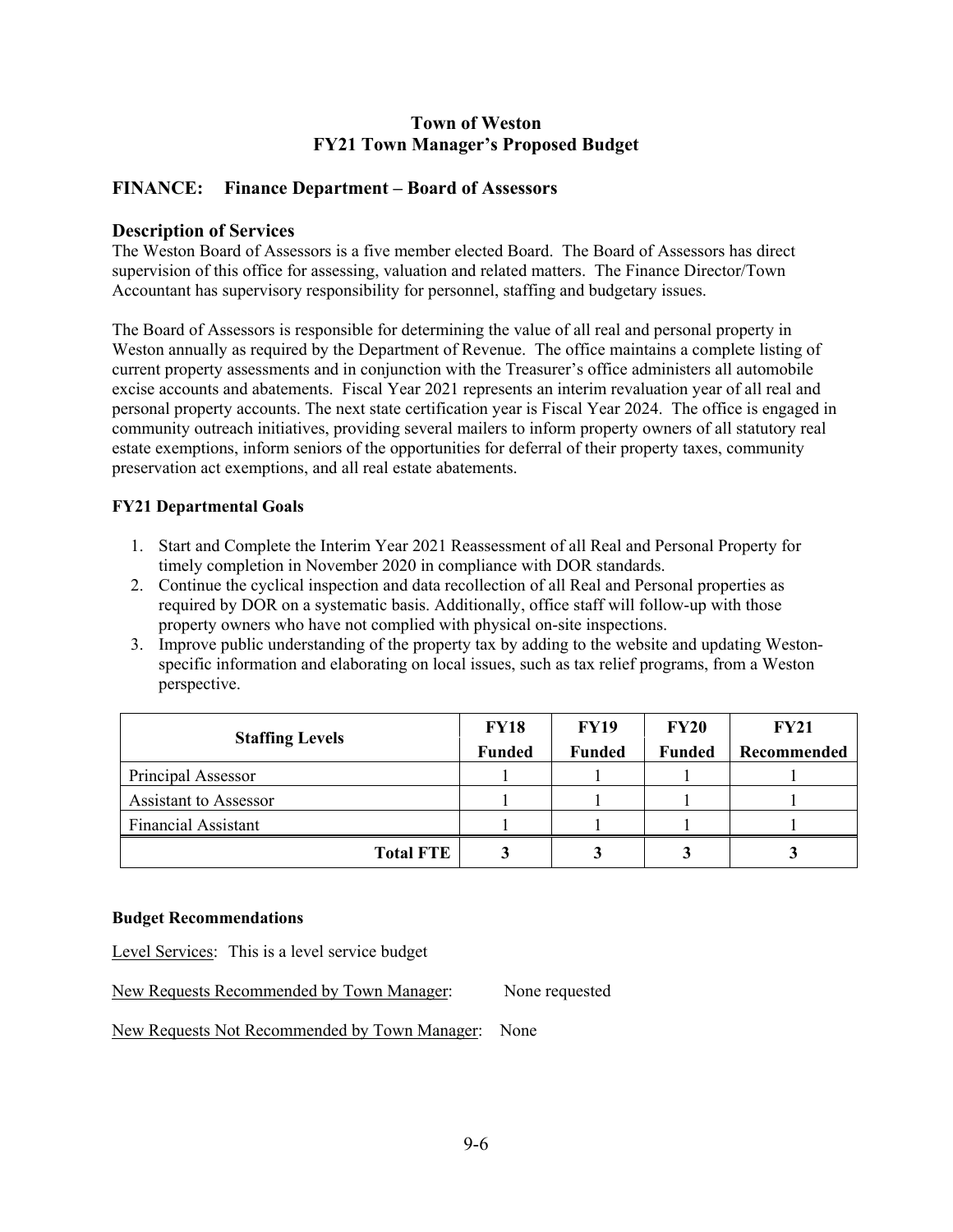|                                    |                              |                              |                              |                              |                                | <b>TOWN MANAGER'S</b><br><b>RECOMMENDATION</b> |                          |              | <b>FY20 to FY21</b> |             |
|------------------------------------|------------------------------|------------------------------|------------------------------|------------------------------|--------------------------------|------------------------------------------------|--------------------------|--------------|---------------------|-------------|
| <b>FINANCE</b>                     | <b>ACTUAL</b><br><b>FY18</b> | <b>BUDGET</b><br><b>FY19</b> | <b>ACTUAL</b><br><b>FY19</b> | <b>BUDGET</b><br><b>FY20</b> | <b>DEPT REQ</b><br><b>FY21</b> | LEVEL<br><b>SERVICE</b>                        | <b>NEW</b><br><b>REQ</b> | <b>TOTAL</b> | S<br>Change         | %<br>Change |
|                                    |                              |                              |                              |                              |                                |                                                |                          |              |                     |             |
| <b>Assessors</b>                   |                              |                              |                              |                              |                                |                                                |                          |              |                     |             |
| <b>Office Salaries</b>             | 210,765                      | 216,851                      | 215,467                      | 226,564                      | 237,062                        | 237,062                                        | $\overline{\phantom{a}}$ | 237,062      | 10,498              | 4.6%        |
| <b>Sub-total Personal Services</b> | 210,765                      | 216,851                      | 215,467                      | 226,564                      | 237,062                        | 237,062                                        | ٠                        | 237,062      | 10,498              | 4.6%        |
|                                    |                              |                              |                              |                              |                                |                                                |                          |              |                     |             |
| Professional/Consulting            | 33,198                       | 33,200                       | 33,200                       | 24,500                       | 24,500                         | 24,500                                         | $\overline{\phantom{a}}$ | 24,500       |                     | 0.0%        |
| Computer                           | 4,093                        | 3,800                        | 4,093                        | 4,100                        | 4,100                          | 4,100                                          | $\overline{\phantom{a}}$ | 4,100        |                     | 0.0%        |
| Stationery                         | 147                          | 200                          | 422                          | 200                          | 200                            | 200                                            | $\overline{\phantom{a}}$ | 200          | ٠                   | $0.0\%$     |
| Forms                              | 437                          | 300                          | 610                          | 300                          | 300                            | 300                                            | $\blacksquare$           | 300          | ۰                   | $0.0\%$     |
| <b>Office Supplies</b>             | 2,142                        | 1,400                        | 1,527                        | 1,400                        | 1,400                          | 1,400                                          | $\blacksquare$           | 1,400        | ۰                   | 0.0%        |
| In-State Travel                    | 3,575                        | 3,500                        | 2,617                        | 3,500                        | 3,500                          | 3,500                                          |                          | 3,500        |                     | 0.0%        |
| Dues                               | 825                          | 700                          | 810                          | 825                          | 825                            | 825                                            |                          | 825          | ۰                   | 0.0%        |
| <b>Registry of Deeds</b>           | 225                          | 375                          | 75                           | 300                          | 300                            | 300                                            |                          | 300          |                     | 0.0%        |
| Subscriptions/Publications         |                              | 100                          | 267                          | 100                          | 100                            | 100                                            | $\blacksquare$           | 100          |                     | 0.0%        |
| Conference                         | 3,556                        | 5,000                        | 3,246                        | 5,000                        | 5,000                          | 5,000                                          | $\overline{\phantom{a}}$ | 5,000        |                     | 0.0%        |
| All Other                          | 668                          | 1,000                        | 416                          | 1,000                        | 1.000                          | 1.000                                          |                          | 1,000        | ٠                   | 0.0%        |
| <b>Sub-total Expenses</b>          | 48,866                       | 49,575                       | 47,283                       | 41,225                       | 41,225                         | 41,225                                         | $\blacksquare$           | 41,225       | -                   | $0.0\%$     |
|                                    |                              |                              |                              |                              |                                |                                                |                          |              |                     |             |
| <b>Total Assessors</b>             | 259,631                      | 266,426                      | 262,750                      | 267,789                      | 278,287                        | 278,287                                        |                          | 278,287      | 10,498              | 3.9%        |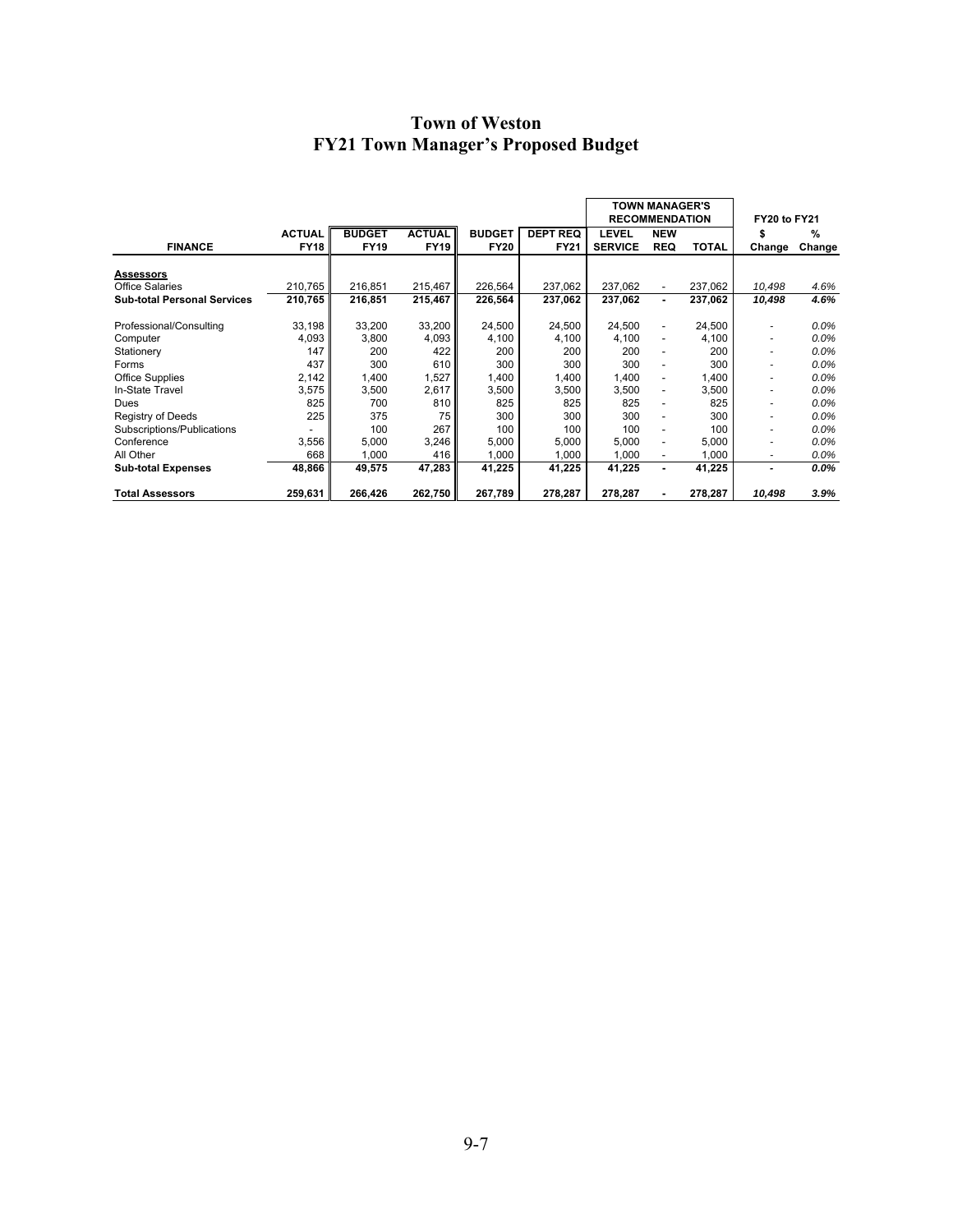### **FINANCE: Finance Department – Treasurer/Collector**

### **Description of Services**

### **Description of Services**

The Treasurer/Collector's Office is part of the Finance Department and issues over 34,000 real estate, water and motor vehicle excise bills each year. Payments are accepted at Town Hall, via mail (to a lockbox service) or online at the Town's website. The Treasury office maintains a collection rate of over 99 percent for all property tax bills. Additionally, the office issues over 2,500 transfer station decals annually. Working with Assessing Department, Treasury establishes and maintains deferred taxes and also maintains tax title liens on all delinquent property tax accounts. The Treasury office processes Payroll and Vendor payments. Additional Treasury functions include investing, borrowing and managing all Town funds received or disbursed; and assisting the Commissioners of Trust funds in investing approximately \$13,000,000 in stocks, bonds and cash. By statute, the Treasurer/Collector is also the Town's liaison to the Middlesex Retirement Board.

#### **FY21 Departmental Goals**

- 1. Develop and document policies and procedures of the functions performed by this department.
- 2. Enhance customer service through use of technology and information access.
- 3. Improve operating efficiency of the Department and workflows in conjunction with the Accounting office.

|                            | <b>FY18</b>   | <b>FY19</b>   | <b>FY20</b>   | <b>FY21</b>     |
|----------------------------|---------------|---------------|---------------|-----------------|
| <b>Staffing Levels</b>     | <b>Funded</b> | <b>Funded</b> | <b>Funded</b> | Recommende<br>u |
|                            |               |               |               |                 |
| Treasurer/Collector        |               |               |               |                 |
| <b>Assistant Treasurer</b> |               |               |               |                 |
| <b>Financial Assistant</b> |               |               |               |                 |
| <b>Total FTE</b>           |               |               |               |                 |

#### **Budget Recommendations**

Level Services: This is a level service budget

New Requests Recommended by Town Manager: None requested